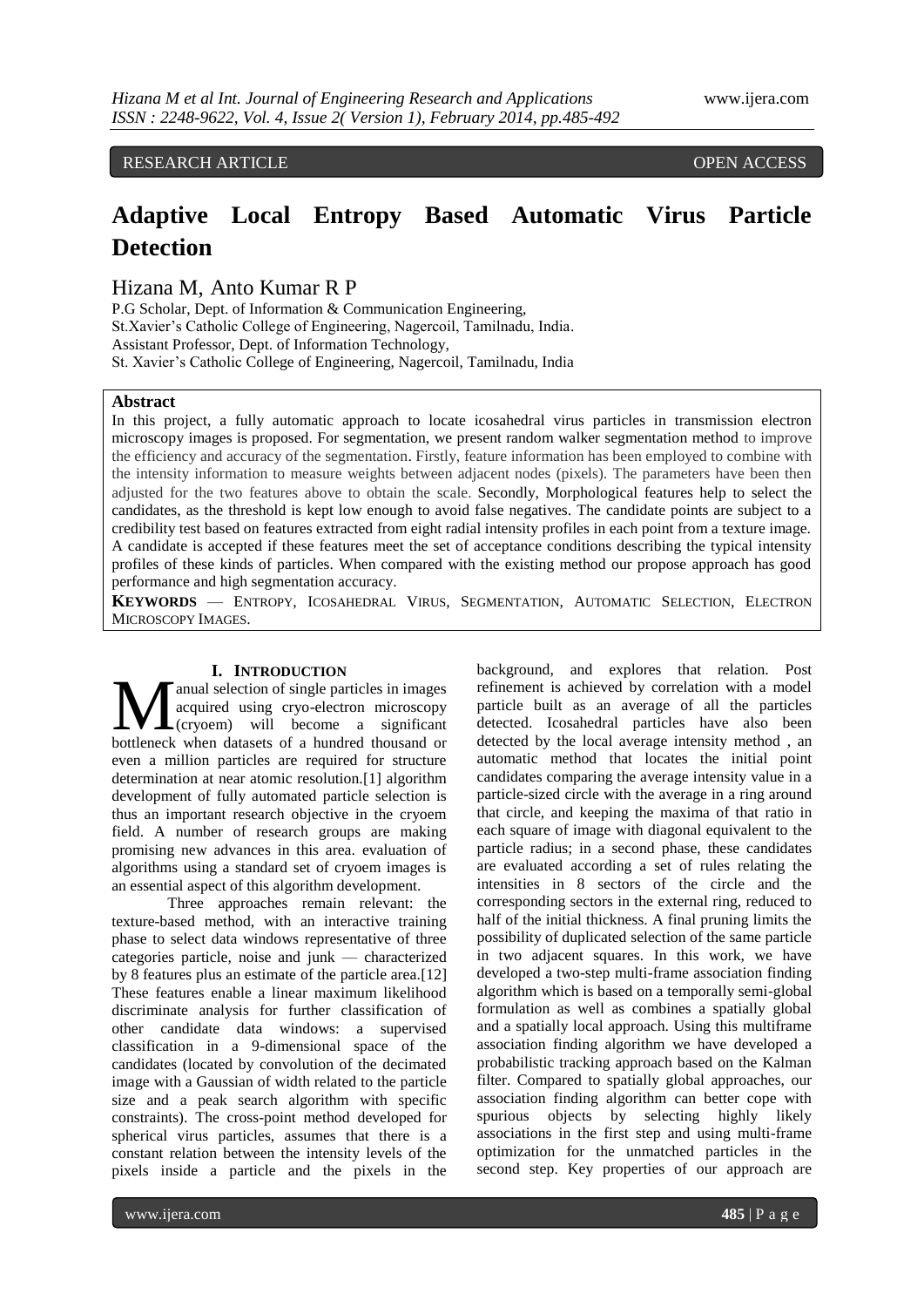multi-frame optimization, verification of associations with past and subsequent positions of the particles, correction of erroneous associations, and robust estimation of the position of particles. Compared to , our approach simultaneously exploits the information from several consecutive time points. Unlike, our approach performs particle linking and detection of clustering and unclustering simultaneously. We have quantitatively evaluated our approach using synthetic as well as real fluorescence microscopy image sequences displaying avian leucosis virus (ALV) particles and performed comparison with previous approaches.



Fig 1: Icosahedral virus particles (a) Capsid intact (b) damaged and (c) completely full of organic and stain materials.

The first processing step for virus particles with icosahedral symmetry is the selection of virus<br>particles from electron micrograph images. from electron micrograph images. Traditionally, the selection of particles has been performed by hand.[9] In addition to being a slow monotonous process prone to human error, fatigue, and subjectivity, this method is also hindered by low image contrast which often makes particles very difficult to identify. This paper describes an automatic particle selection method which detects virus particles in extremely low contrast close to focus images.

Due to the spherical nature of virus particles we have chosen to use template matching [l, 2] for particle selection. While basic template matching is well suited to identifying circular projection images of virus particles, several issues must be addressed in order to provide an accurate and efficient particle selection method. These issues include the choice of a reference image, efficient image processing size, and compensation for the contrast gradients and spatial variation present in these images. We have modified the basic template matching algorithm to compensate for such image artefacts.

Most animal viruses are icosahedral or nearspherical with icosahedral symmetry.Regular icosahedrons is the optimum way of forming a closed shell from identical sub-units. The minimum number of identical capsomers required is twelve, each composed of five identical sub-units. Many viruses, such as rotavirus, have more than twelve capsomers and appear spherical but they retain this symmetry. Capsomers at the apices are surrounded by five other capsomers and are called pentons. Capsomers on the

triangular faces are surrounded by six others and are called hexons. Hexons are in essence flat and pentons, which form the 12 vertices, are curved. The same protein may act as the subunit of both the pentamers and hexamers or they may be composed of different proteins.

# **II. RELATED WORK**

In electron cryo microscopy, projection images are used to determine the three dimensional structures of macromolecular complexes. [1]The first processing step for virus particles with icosahedral symmetry is the selection of virus particles from electron micrograph images. Traditionally, the selection of particles has been performed by hand. In addition to being a slow monotonous process prone to human error, fatigue, and subjectivity. Due to the spherical nature of virus particles we have chosen to use template matching [1, 2] for particle selection. While basic template matching is well suited to identifying circular projection images of virus particles, several issues must be addressed in order to provide an accurate and efficient particle selection method. These issues include the choice of a reference image, efficient image processing size, and compensation for the contrast gradients and spatial variation present in these images. First, the image is divided into small square sub images. Each sub image is then processed individually as follows. For spot-scan and other highly spatially varying images the optional black area correction and Fourier space filtering are performed as pre processing steps.[10] Next, the correlation image is calculated. If black area corrections are being performed the mask is applied to the correlation image to ensure accurate peak selection. The hand selected particle count was used as the true number of particles in the micrographs. These tests have shown that template matching is able to identify virus particles independent of the image defocus value . Particles can be detected on both flood beam and spot-scan images with the same accuracy. On average we have found that 85% of the particles are extracted from a given image.[3] The remaining 15% generally lie near spot-scan edges or ice contamination. The selected particles are very accurately centered. Unfortunately, this method is not sensitive. That is, a large amount of non-particle image areas are also selected. Our tests have shown that as many as 50% of the selected images are not particles. This is due to the inaccuracy of a template in very noisy images, as well as our peak by the template matching method.

Two fundamental concepts of computational geometry, namely, the distance transform and the Voronoi diagram, are used for detection of critical features as well as for accurate location of particles from the images or micrographs.[10] Our approach is fully automatic and has been successfully applied to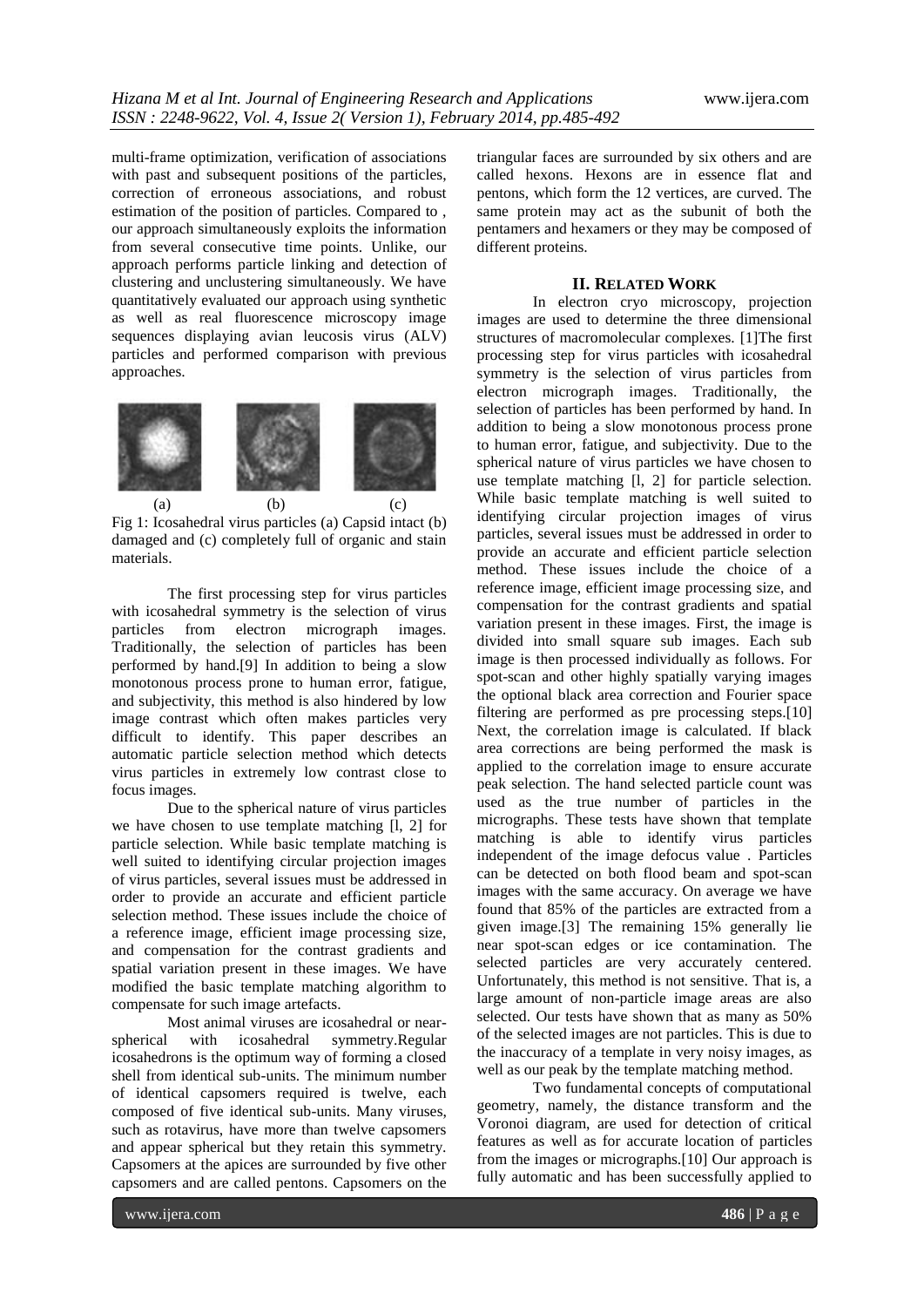detect particles with approximately circular or rectangular shapes (e.g., KLH particles). Particle detection can be enhanced by multiple sets of parameters used in edge detection and/or by anisotropic filtering. In contrast to X-ray diffraction technique, the single particle method does not require formation of crystals. However, the signal-to-noise ratio (SNR) in most cryo-EM images [2]is very low due to various reasons, such that high-resolution single particle analysis often has to rely on averaging of a large number of identical particles. Therefore, locating most, if not all, of the particles in the digitized cryo-EM images is a crucial step in highresolution single particle reconstruction. Another commonly used approach is based on templatematching, where the template is chosen as a rotationally averaged image of manually picked particles.[8] The template is cross correlated with the entire image and the "peaks" of the resulting cross correlation map are identified as particles. This method, however, may fail for non-spherical particles or for multiple-view particles by the particle picking methods.

The micrograph is the non-Markovian field. The image segmentation step involves an estimation of coupling parameters and the maximum a posterior estimate of the realization of the Markovian field i.e., segmented image. The initial step in threedimensional structural studies of single particles and viruses after electron micrographs have been digitized is the selection (boxing) of particles images. Traditionally, this task has been accomplished by manual or semi-automatic procedures. The signal-tonoise ratio (SNR), and in general the characterization of the noise in a micrograph, are very important to determine the best technique for automatic particle identification to be used for that micrograph.[4] Noise estimation could help the automatic selection of the parameters of an edge detection algorithm.

Automatic selection of particle projections from a micrograph requires that the results be obtained reasonably fast. Hence, in addition to analysis pertinent to the quality of the solution, report the time required by the algorithm for different size and number of particles in a micrograph. The time devoted to different phases of our algorithm and demonstrates that pre-processing and segmentation account for 97–99% of the computing time. A significant portion of the time is spent in obtaining an optimization for the MRF. This can be overcome if a multi-scale technique is adopted . With a multi-scale technique, a series of images of smaller size, with larger pixel dimensions, are constructed. The optimization starts with the smallest size image, corresponding to the largest scale. The results are propagated to the optimization for the same image but of larger size, at next scale by the markov random field.



Fig 2: Electron microscopic images of virus particles.

A number of research groups are making promising new advances in this area. Evaluation of algorithms using a standard set of cryoEM images is an essential aspect of this algorithm development. With this goal in mind, a particle selection "bakeoff" was included in the program of the Multidisciplinary Workshop on Automatic Particle Selection for cryoEM. Due to the specific nature of the dataset, the major goal of the bakeoff focuses more on how to compare and contrast the results of different algorithms and less on the performance of individual algorithms.[5] As we know, even for experts, the final set of particles selected from the same set of images may vary from person to person. For this reason, we currently assess the results from different participants by comparing one result against another, measured by the false negative rate (FNR) and false positive rate (FPR) by the manual selection method.

Cell filopodia are segmented and virus particles are detected. Second, the segmentation result is used to discriminate surfing virus particles from other particles. Third, a probabilistic tracking approach based on independent particle filters is used for tracking surfing virus particles. Fourth, the direction and speed of the movement of surfing virus particles towards or away from a cell are determined. Our approach has been applied to synthetic as well as real microscopy image sequences. To quantitatively evaluate the performance, the following measures were calculated. [6] The number of correct trajectories (CT) (i.e., trajectories which start when particles attach to filopodia and finish when they invade cells, and which have no gaps), mostly correct trajectories (MT) (i.e., trajectories which start later than the time point of attachment to filopodia and/or finish before the time point of invasion, which have no gaps, and contain more than 50% of correctly tracked time steps), and mostly lost trajectories (ML) (i.e., trajectories as for MT, but which contain less than or equal to 50% of correctly tracked time steps), as well as the number of trajectory fragments (TF), and the number of false positives (FP) (trajectories of virus particles which do not move along cell by the virus surfing method.

The random walker algorithm is an algorithm for image segmentation. In the first description of the algorithm, a user interactively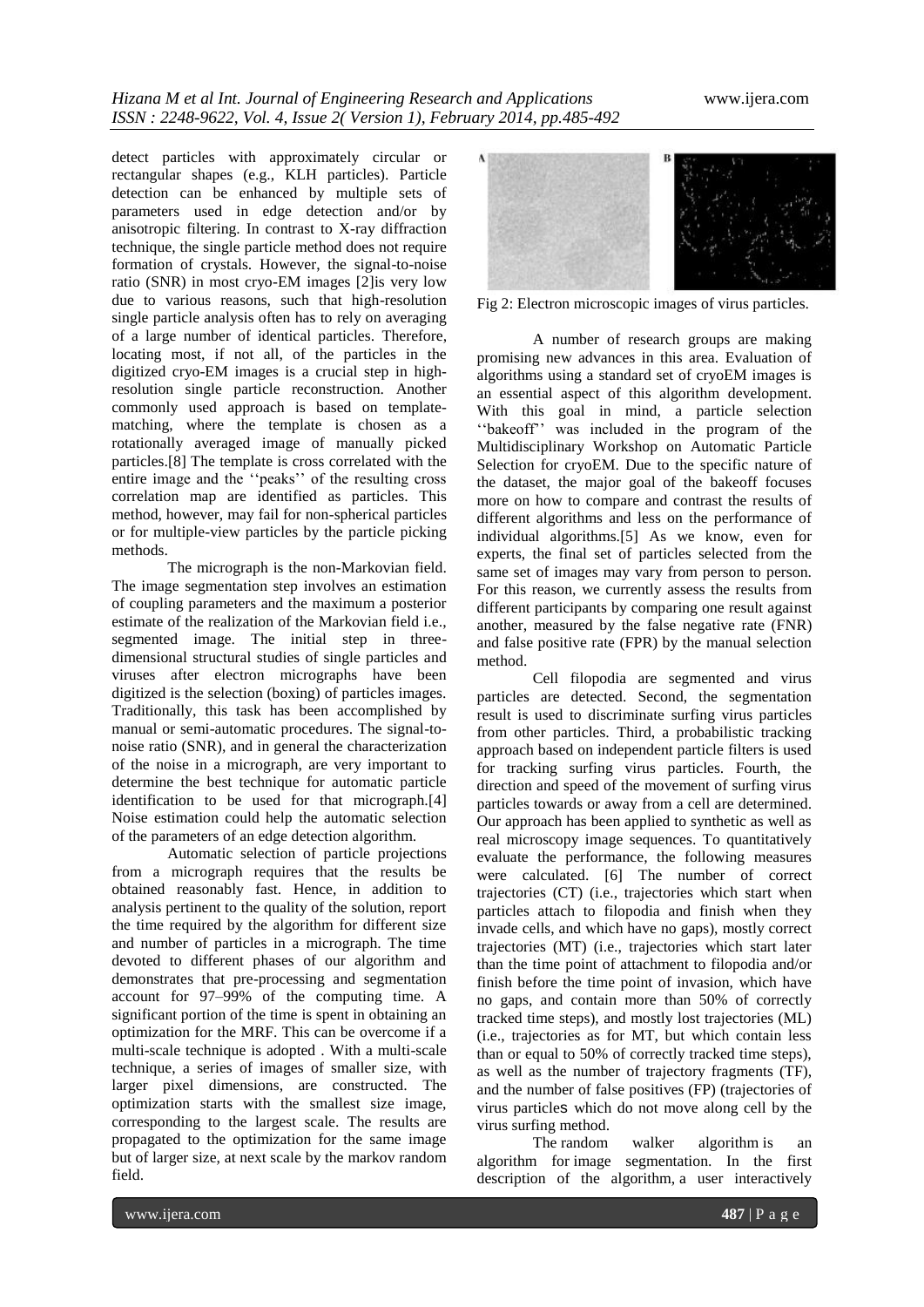labels a small number of pixels with known labels (called seeds), e.g., "object" and "background". The unlabeled pixels are each imagined to release a random walker, and the probability is computed that each pixel's random walker first arrives at a seed bearing each label, i.e., if a user places K seeds, each with a different label, then it is necessary to compute, for each pixel, the probability that a random walker leaving the pixel will first arrive at each seed. This computation may be determined analytically by solving a system of linear equations. After computing these probabilities for each pixel, the pixel is assigned to the label for which it is most likely to send a random walker. The image is modelled as a graph, in which each pixel corresponds to a node which is connected to neighbouring pixels by edges, and the edges are weighted to reflect the similarity between the pixels. Therefore, the random walk occurs on the weighted graph.

The random walker algorithm was initially motivated by labelling a pixel as object/background based on the probability that a random walker dropped at the pixel would first reach an object (foreground) seed or a background seed. Consequently, the random walker algorithm has two different interpretations.

$$
rij = \frac{1}{wij}
$$

In the first interpretation, each node associated with a background seed, is tied directly to ground while each node associated with an object/foreground seed, is attached.[7] In the second interpretation, labelling a node as object or background by thresholding the random walker probability at 0.5 is equivalent to labelling a node as object or background based on the relative effective conductance between the node and the object or background seeds .

**Step 1:** Learn the constraint-free optimal projection of the training data, X, e.g. using graph embedding (GE)

### Wy=λDy

where  $y$  is the projection of  $X$  in the subspace defined by W.  $W_{ii}$  models the intrinsic relationships between samples i and j of the training data, and D is a diagonal matrix with  $D_{ii} = \sum_{i} W_{ii}$ . The advantage of GE is that it enables various subspace learning algorithms to be used as classifiers by simply varying W.

**Step 2:** Determine the classifier weights a such that y and Xa are as similar as possible under the desired constraints:

$$
\hat{a} = \min \|y + Xa\|^2 + \|F\|^2
$$

If we then transform by augmenting X and y as follows:

$$
\tilde{X} = (1 + \alpha)^{-\frac{1}{2}} \left( \frac{X}{\sqrt{\alpha} \Gamma} \right), \tilde{y} = \begin{pmatrix} y \\ 0 \end{pmatrix}
$$

The Application for the random walker segmentation is the Medical Image Segmentation, Image Colorization, Mesh Segmentation and Shadow Elimination.

## **III. SYSTEM MODEL**

## *A. PRE-PROCESSING*

The Pre-Processing is the basic step which is used for the image acquisition method. The pre-processing method includes several methods such as morphology compensation, Wavelet filter, Wiener filter and the Histogram Equalization.

### *i. Morphology Compensation*

The Morphology compensation is used to compensate the irregular background of the image. Morphological Closing after Opening is done in the Morphology Compensation of the image. It is used in the image enhancement and Noise removal. In the sample image, the background illumination is brighter in the center of the image than at the bottom. In this step, the example uses a morphological opening operation to estimate the background illumination. Morphological opening is an erosion followed by a dilation, using the same structuring element for both operations. The opening operation has the effect of removing objects that cannot completely contain the structuring element. For more information about morphological image processing, see Morphological Filtering.The example calls the imopen function to perform the morphological opening operation. Note how the example calls the strel function to create a disk-shaped structuring element with a radius of 15. To remove the rice grains from the image, the structuring element must be sized so that it cannot fit entirely inside a single grain of rice.



Fig 3: Image with Uniform Background using the Morphology Compensation.

The disk level structuring element is compensated by the top hat morphological method. The top hat meaning is the Erosion and Dilation of the small object.

*ii. Wavelet Filter*

www.ijera.com **488** | P a g e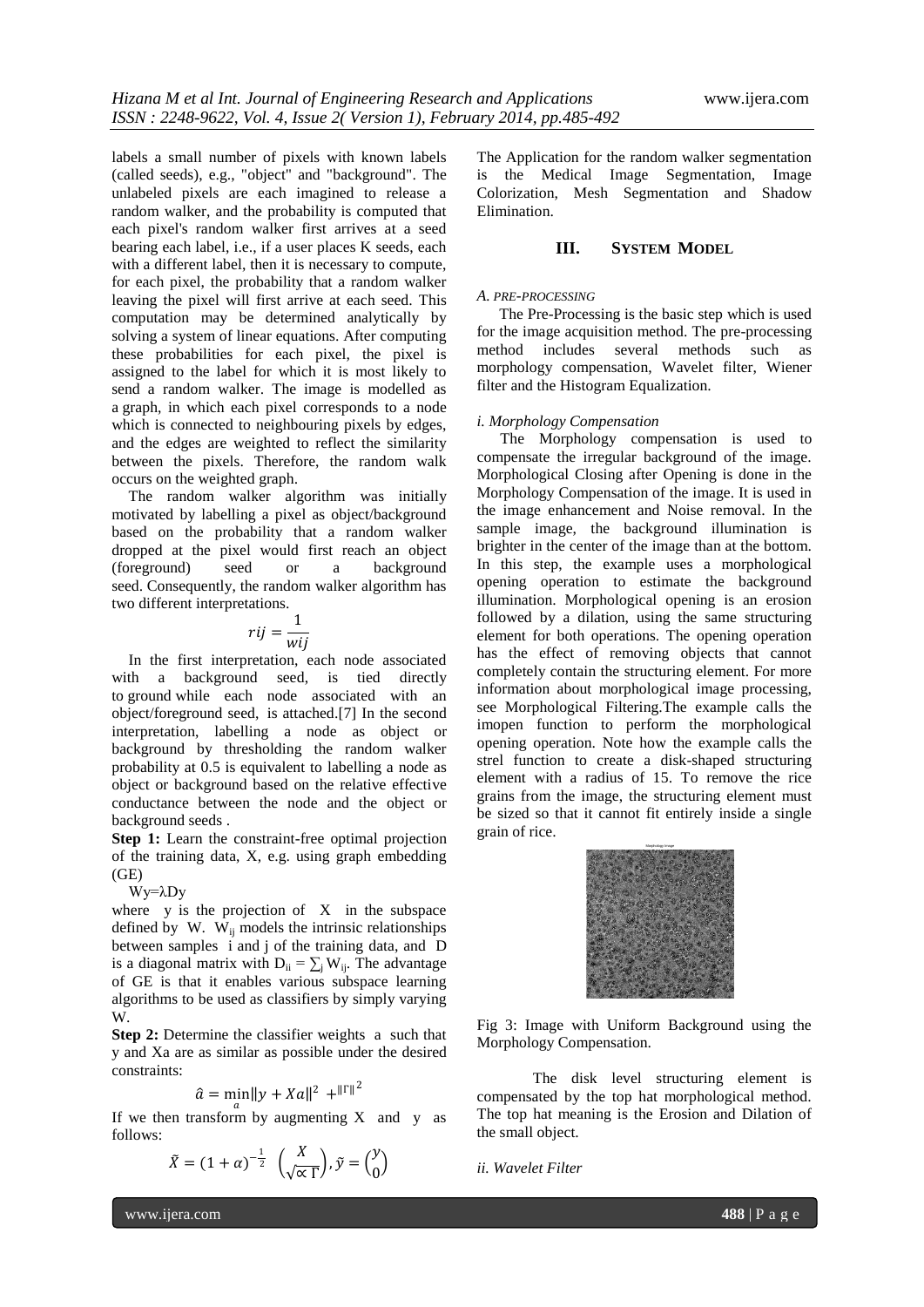The Wavelet filter is done by the Daubechies filter. The Wavelet is the wave- like amplitude which is increases and decreases back to zero. It is used for converting the spatial domain to the sub-band domain. It extract the wavelet co-efficient and then apply the quantization. The quantization is a lossy Compression technique achieved by compressing a range of value to a single quantum value. For example, reducing the number of colours required to represent a digital image makes it possible to makes it possible to reduce file size. The unknown region is removed. The wavelet spike filter is used to filter the high value coefficients.

$$
x(t) = \sum_{m \in \mathbb{Z}} \langle x, \mathbf{X}m, n \rangle \sum_{n \in \mathbb{Z}} \mathbf{X}m, n(t)
$$

 $mez$   $nez$   $nez$   $nez$   $true$  (sub-bands) are scaled versions of a subspace at scale 1. This subspace in turn is in most situations generated by the shifts of one generating function  $\psi$  in  $L^2(\mathbb{R})$ , the mother wavelet. For the example of the scale one frequency band [1, 2] this function is used. Wavelet transforms can be used to transform data, then encode the transformed data, resulting in effective compression. The image enhancement and the restoration can be done by the wavelet filter. The filtering can be done by the different methods for the better performance and the high level values at the higher intensities. The frequency and the band width of the images can be found at the zero values which increases and decreases.

 Wavelet theory is applicable to several subjects. All wavelet transforms may be considered forms of time-frequency representation for continuoustime (analog) signals and so are related to harmonic. Almost all practically useful discrete wavelet transforms use discrete-time filter banks. These filter banks are called the wavelet and scaling coefficients in wavelets nomenclature. These filter banks may contain either finite impulse response (FIR) or infinite impulse response (IIR) filters. The wavelets forming a continuous wavelet transform (CWT) are subject to the uncertainty principle of Fourier analysis respective sampling theory: Given a signal with some event in it, one cannot assign simultaneously an exact time and frequency response scale to that event. The product of the uncertainties of time and frequency response scale has a lower bound. Thus, in the scale gram of a continuous wavelet transform of this signal, such an event marks an entire region in the time-scale plane, instead of just one point. Also, discrete wavelet bases may be considered in the context of other forms of the uncertainty principle. Wavelet transforms are broadly divided into three classes: continuous, discrete and multi-resolution-based.



Fig. 4. Diagram for the implementation of the system model.

#### *iii. Wiener Filter*

The Wiener filter problem has solutions for three possible cases: one where a non-causal filter is acceptable (requiring an infinite amount of both past and future data), the case where a causal filter is desired (using an infinite amount of past data), and the finite impulse response (FIR) case where a finite amount of past data is used. The first case is simple to solve but is not suited for real-time applications. The Wiener Filter is the combination of the inversion filter and the smoothening filter. The Inverse Filter is used to remove the blur from the images and the smoothening filter is used to remove the noise from the images. Inverse filter restores a blurred image perfectly from an output of a noiseless linear system. However, in the presence of additive white noise, it does not work well. In this project, how the ratio of spectrum N/H affects on the image restoration is demonstrated.

$$
G = \frac{H(\omega_1, \omega_2)S_{uu}(\omega_1, \omega_2)}{|H(\omega_1, \omega_2)|^2 + S_{uu}(\omega_1, \omega_2) + S_{\eta\eta}(\omega_1)}
$$

 $\omega$ 2)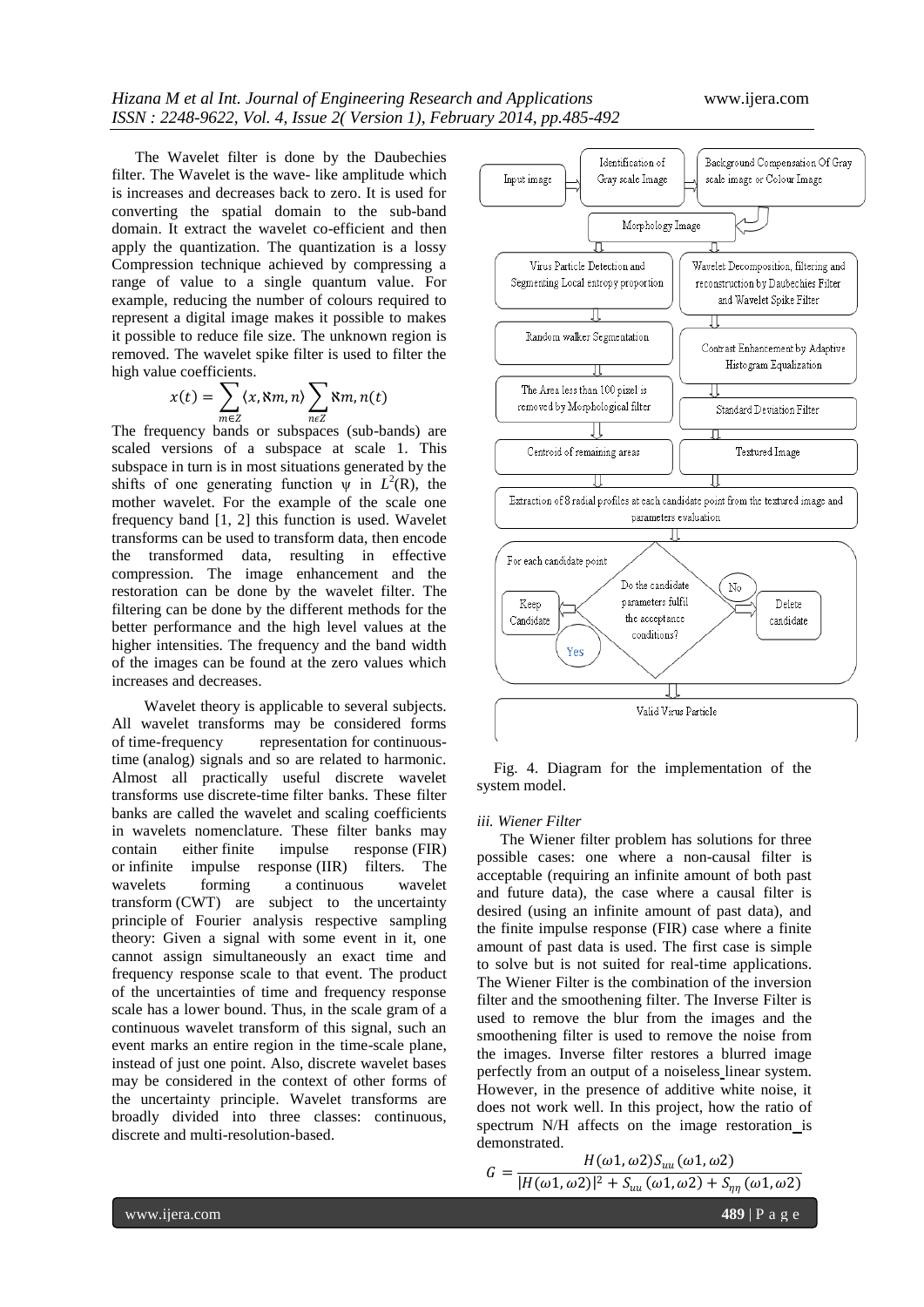It is commonly used to denoise audio signals, especially speech, as a preprocessor before speech recognition.

## *iv. Histogram Equalization*

Histogram equalization is a technique for adjusting image intensities to enhance contrast. Let f be a given image represented as a mr by mc matrix of integer pixel intensities ranging from 0 to  $L - 1$ . L is the number of possible intensity values, often 256. Let p denote the normalized histogram of f with a bin for each possible intensity. So

$$
p_n = \frac{\text{number of pixels with intensities n}}{\text{number of pixels}}
$$

The histogram equalized image g will be defined by

$$
g_{i,j} = floor((L-1)\sum_{n=0}^{f_{i,j}} p_n)
$$

where floor() rounds down to the nearest integer. This is equivalent to transforming the pixel intensities, k, of f by the function. This method usually increases the global contrast of many images, especially when the usable data of the image is represented by close contrast values. Through this adjustment, the intensities can be better distributed on the histogram. This allows for areas of lower local contrast to gain a higher contrast. Histogram equalization accomplishes this by effectively spreading out the most frequent intensity values.The method is useful in images with backgrounds and foregrounds that are both bright or both dark. In particular, the method can lead to better views of bone structure in x-ray images, and to better detail in photographs that are over or under-exposed.

#### *B.RANDOM WALKER SEGMENTATION*

 The random walker algorithm is an algorithm for image segmentation. In the first description of the algorithm, a user interactively labels a small number of pixels with known labels (called seeds), e.g., "object" and "background". The unlabeled pixels are each imagined to release a random walker, and the probability is computed that each pixel's random walker first arrives at a seed bearing each label, i.e., if a user places K seeds, each with a different label, then it is necessary to compute, for each pixel, the probability that a random walker leaving the pixel will first arrive at each seed. This computation may be determined analytically by solving a system of linear equations. After computing these probabilities for each pixel, the pixel is assigned to the label for which it is most likely to send a random walker. The image is modelled as a graph, in which each pixel corresponds to a node which is connected to neighbouring pixels by edges, and the edges are weighted to reflect the similarity between the pixels. Therefore, the random walk occurs on the weighted graph.

The random walker algorithm was initially motivated by labelling a pixel as object/background based on the probability that a random walker dropped at the pixel would first reach an object (foreground) seed or a background seed. Consequently, the random walker algorithm has two different interpretations.

$$
rij = \frac{1}{wij}
$$

In the first interpretation, each node associated with a background seed, is tied directly to ground while each node associated with an object/foreground seed, is attached. In the second interpretation, labelling a node as object or background by thresholding the random walker probability at 0.5 is equivalent to labelling a node as object or background based on the relative effective conductance between the node and the object or background seeds .

#### **Adaptive sparse classifier:**

**Step 1:** Learn the constraint-free optimal projection of the training data, X, e.g. using graph embedding (GE)

Wy=λDy

where  $y$  is the projection of  $X$  in the subspace defined by W.  $\dot{W}_{ii}$  models the intrinsic relationships between samples i and j of the training data, and D is a diagonal matrix with  $D_{ii} = \sum_j W_{ij}$ . The advantage of GE is that it enables various subspace learning algorithms to be used as classifiers by simply varying W.

**Step 2:** Determine the classifier weights a such that y and Xa are as similar as possible under the desired constraints:

$$
\hat{a} = \min_{a} ||y + Xa||^2 + ||\Gamma||^2
$$

If we then transform by augmenting  $X$  and  $y$  as follows:

$$
\tilde{X} = (1 + \alpha)^{-\frac{1}{2}} \left(\frac{X}{\sqrt{\alpha} \Gamma}\right), \tilde{y} = \binom{y}{0}
$$

The Application for the random walker segmentation is the Medical Image Segmentation, Image Colorization, Mesh Segmentation and Shadow Elimination.

#### *C. FEATURE DESCRIPTORS*

 The feature Descriptors consist of the textured based features and the region based features and properties. The textured descriptors and the region properties can be calculated by the different formulas such as area, circumferences, ellipicity etc.

#### *i.Textured Features*

 Image is divided into multiple blocks and the each block is computed by means of standard deviation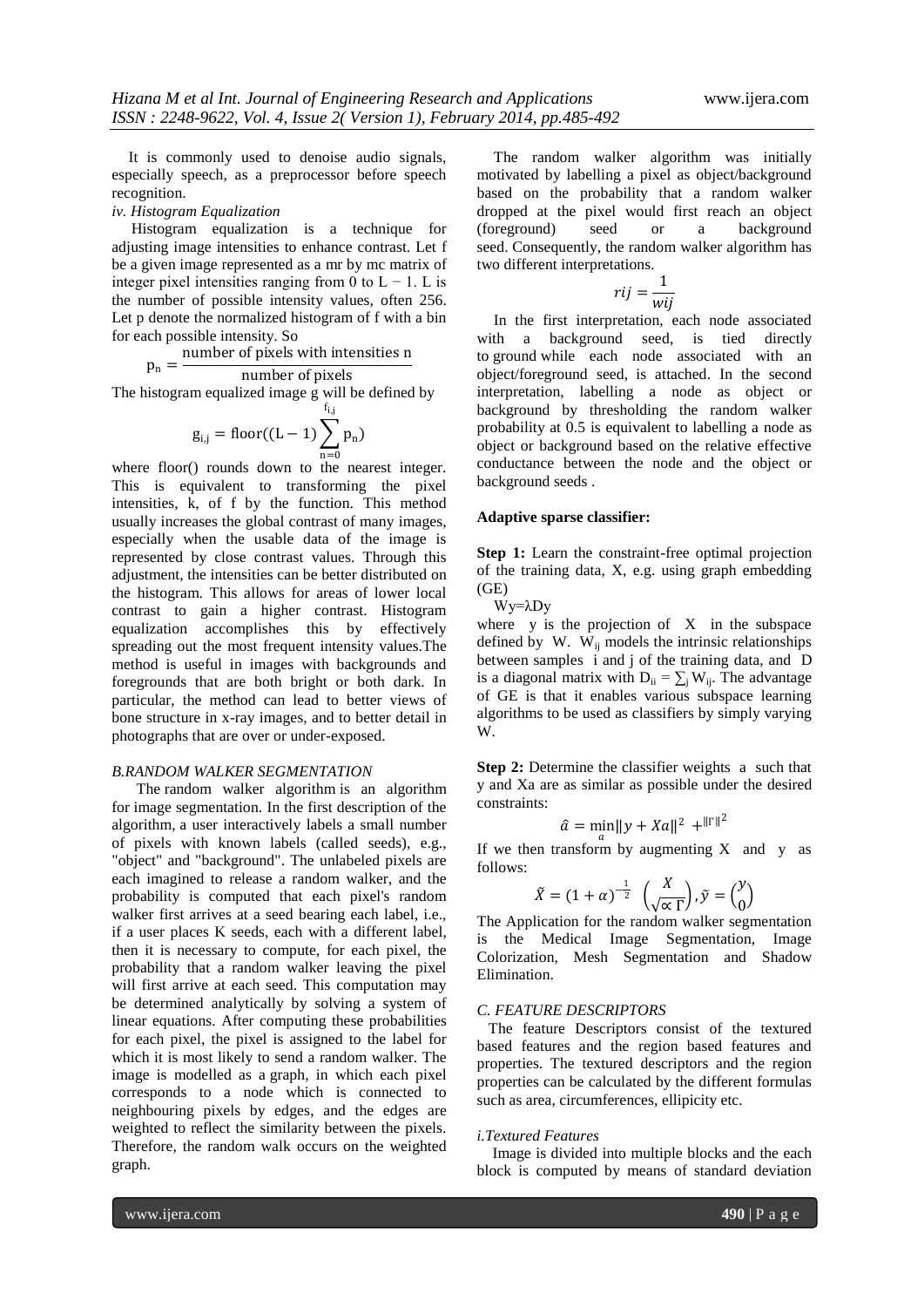formulas. The computed block is then obtained as textured images. N−1

$$
\sigma^2 = \frac{1}{N-1} \sum_{i=0}^{N-1} (x_i - \mu)^2
$$

The standard deviation of the textured image is found by the above formula. N is the number of the blocks in the images.

# *ii. Region Properties*

 Textured segmented image region properties like area, circumference and ellipicity are calculated. The area and the circumference are calculated from the region properties. i.e., when the area is less than 100 pixels, the candidate will select the region by the region property.

#### *D.CANDIDATE SELECTION*

 The original images with a magnification of 52.000 were digitized at 16 bits and 800 dpi, i.e. about 3900×2800 pixels. The intensive computing of this approach required a re-sampling at 1:3 rate, to reduce the images to an affordable processing time during development. Pre-processing with a wavelet filter, consisting in decomposition (using a Daubechies wavelet of support of order 11) followed by reconstruction with the details of first level suppressed, provided a smooth filter of local spikes. The pre-processed image constitutes the input to the entropy proportion calculation.

$$
l_{ep}(i,j) = \frac{n(i,j)}{d(i,j)}
$$

The value of the entropy e was computed as the sum

$$
e = -\sum_{1} [h \log_2(h)]
$$

This evaluation was achieved in a texture image built with a standard deviation filter using a 3D structuring element on a pre-processed input image.

## *E .PERFORMANCE ANALYSIS*

The performance analysis was obtained by the ROC(Receiver Operating Characteristics). The ROC can be calculated from the False Positive Rate and the False Negative Rate.

 The False Positive Rate (computed as the ratio of erroneous particles of all classes to the total number of particles identified) were below 0.5 ROC. i.e., the percentage of the FPR is 10%

 The True Positive Rate is the ratio between the numbers of the missed particles to the total number of the particles identified in the class. The percentage will be 63%

$$
TPR = \frac{TP}{TP + TN}
$$

where,

 TPR, FPR= True Positive Rate, False Positive Rate

TP, FP= True Positive, False Positive

www.ijera.com **491** | P a g e





# **IV. CONCLUSION AND EXPERIMENTAL RESULTS**

The experimental results of the virus particle detection can be performed by many of the method. The Experimental results can be found by the performance by class and particles. When the 100% intact particle is detected, 76% will be permeated and 60% will be damaged. The True Positive Rate of the virus Particles can be obtained by the 60% and the 0.8 of the permeated particles. Since there are many disadvantages in detection of virus automatically, Automatic Virus particle selection was preferred for the identification of the virus more easily and clearly. The initial detection of the particles takes place by automatic segmentation of the entropy-proportion image. The basics for the entropy approach remains valid as long as an area of low entropy can be associated with the object of interest. The detection of the minima in the entropy proportion image can be achieved by many methods, like a peak search algorithm applied to the complement of the image or any other current method; the use of a threshold dependency of the image characteristics aims to simplify this step of the process, and enables the subsequent selection by morphological characteristics of the objects retained.

#### **REFERENCES**

- [1] I. Boier Martin, D. C. Marinescu, R. E. Lynch, And T. S. Baker, "Identification Of Spherical Virus Particles In Digitized Images Of Entire Electron Micrographs." *J. Struct. Biol.*, Vol. 120, No. 2, Pp. 146–157, 1997.
- [2] B. Carragher, Y. Zhu, R. M. Glaeser. D. Fellmann, C. Bajaj, M. Bern, F. Mouche, F. De Haas, R. J. Hall, D. J. Kriegman, S. J. Ludtke,S. P. Mallick, P. A. Penczek, A. M.